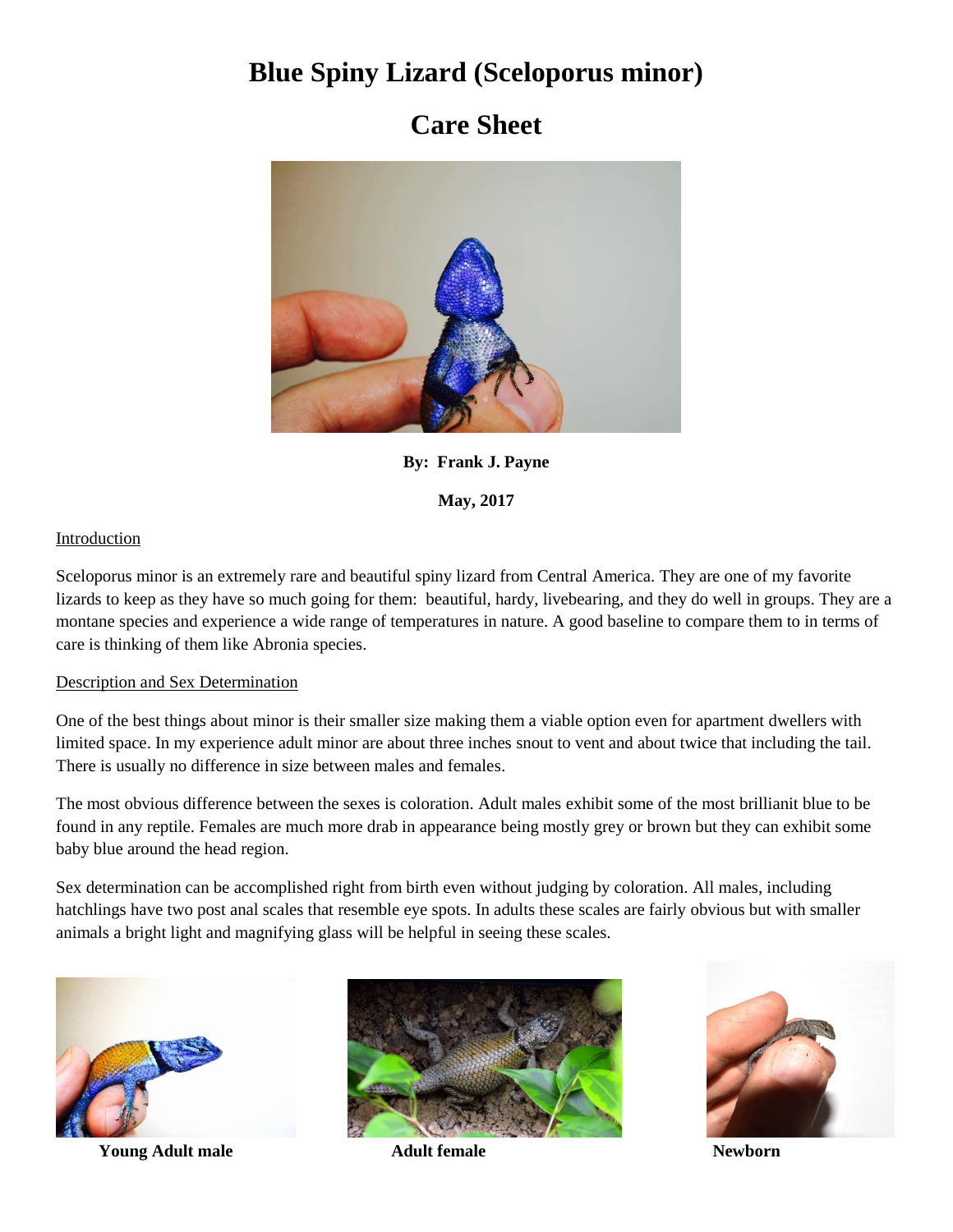## The Terrarium

When keeping minor indoors I prefer to use all glass terrariums like those made by Zoo Med or Exo Terra. My adults are kept in small groups in 18" x 18" x 24" glass terrariums. All screen enclosures that are typically recommended for chameleons can also be used successfully. All screen enclosures will require a higher wattage basking light and more frequent and prolonged misting sessions. Screen cages are great in that they can be taken outside in appropriate weather without modification.

### The Terrarium Interior

I prefer to keep my minor in fully planted naturalistic glass terrariums. The bottom of the terrarium has a drainage layer of gravel or clay pellets of one to two inches deep. On top of this drainage layer is placed a porous fabric that is used as a weed barrier. On top of the fabric a three inch layer of soil is used. I use a 50/50 mixture of sand and peat moss. Live plants like Ficus sp. and Scheffelera sp. are planted directly in the soil layer. A one inch thick layer of dead leaves on top of the soil completes the bioactive substrate. Some people will add springtails and isopods to the soil as cleaner crews but in my experience this is uncesseary. These beneficial insects always find their way into the substrate anyway from the leaves, plants, soil, and branches.

Since minor love to climb the enclosure should have a live plant that takes up about half of the volume of the terrarium which they can climb on, hide in, and drink off of just like a chameleon. Thick branches of various diameters as well as hollow cork tubes should be arranged throughout the cage so that the lizards can perch at a variety of conditions. There should be some branches in the upper parts of the terrarium that are exposed to the basking and UV light and branches toward the middle and bottom that are shaded by leaves. The branches should be placed at a variety of angles: horizontal, diaganol, and vertical. Stacks of thin rock like slate can also be used to provide climbing and hiding spots as well. I still recommend using live plants in the enclosure to provide the lizards with a sense of security.

I also like to cover the two sides and back of the terrarium in 3/8" cork panels silicone to the glass. This provides security, insulation, and added climbing surfaces for the lizards.



**The author's glass terrariums for S. minor as well as chameleons**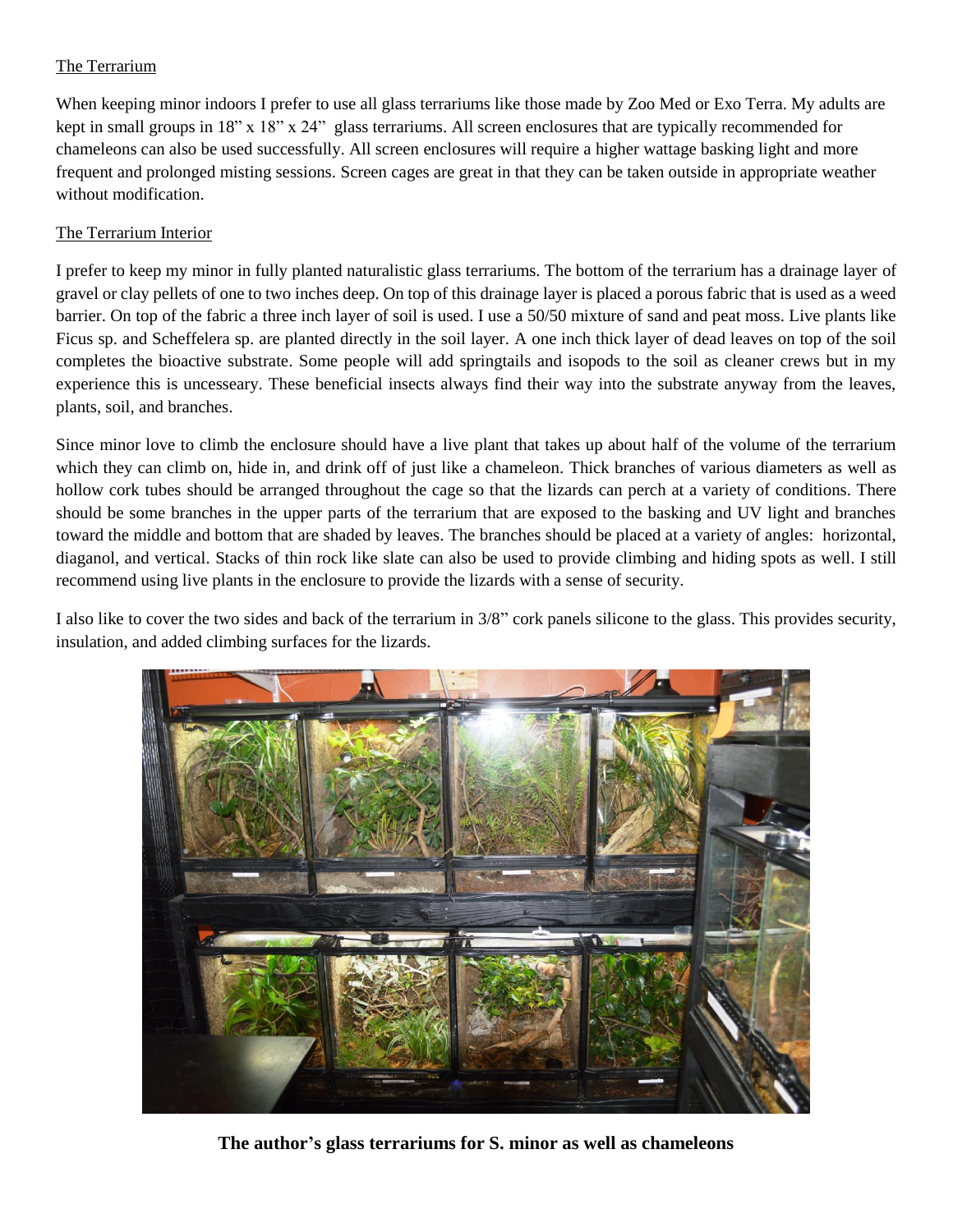### Light, Temperature, and Water

Since minor are diurnal and helioliphic animals bright light of the proper spectrum needs to be provided. I believe that minor require or at the least thrive when strong lighting which provides ultraviolet radiation is provided. T5 high output fluorescent lighting has become the gold standard for terrarium lighting and if you are lighting a larger enclosure (24" or taller) they are probably your best bet. LED lighting is also becoming more popular for terrariums but does not provide the proper UV radiation. If you are keeping the lizards in smaller enclosures (mine range from 18" to 24" tall) then a standard T8 fluorescent shop light will be adequate. The shoplights can be purchased for only \$10 for a 48" dual fixture. The bulbs are also cheaper as well. Regardless of whether you choose T5 or T8 a dual bulb fixture is recommended. One bulb should be a 6500K bulb which will provide nice white light and will be very beneficial to both plants and chameleons. The other bulb should be a UVB producing bulb. The T8 bulbs I use and recommend are the Zoo Med 10.0 bulbs. These should be replaced once a year. The T5HO bulbs I use and recommend are the Arcadia 6.0 bulbs. These only need to be replaced every eighteen months. Linear fluorescent bulbs are best if you are lighting several terrariums. However, if you are only lighting one smaller terrarium then a screw-in compact fluorescent bulb may be an effective option. UV producing CFL bulbs are available from Exo Terra and Zoo Med although I have no experience with them. Some keepers swear by them while others will say they are dangerous or ineffective. I cannot say personally as I have never used them. In larger enclosures I am starting to use Mercry Vapor UVB bulbs from Reptile UV. These bulbs provide large amounts of heat, light, and UV all in one bulb. They would likely be too powerful in enclsoures less than two feet tall though.

Minor come from a tropical montane climate and so require fairly warm temperatures for most of the year. Like with keeping all reptiles, thermal gradients are the key to success. You want to provide a variety of suitable temperatures from which the lizards can choose. Minor need a basking spot which is provided by a light source. For most of my enclosures my heat light of choice are halogen puck lights. A string of four or five can be purchased for \$20 or less. Only use one per enclosure unless dealing with a very large terrarium. There are a few things to consider when using these lights. First make sure you get the halogen and not xenon puck lights that do not have a self contained dimmer switch. These will not work with a timer. Also, the puck lights should be plugged into a dimmer switch. This allows you to very precisely control the amount of heat produced by these bulbs to achieve the desired temperatures. Use of a dimmer also dramatically increases bulb longevity. A plug-in dimmer can be purchased cheaply online. If you are using a terrarium that is greater than 24" in height than a puck light will likely be insufficient and more typical screwn in bulbs in the 40-60 watt range may be needed.





 **Halogen puck lights Plug-in dimmer switch**

Both heat lights and fluorescent lights should be plugged into a timer. This allows for a predictable light cycle which the chameleons can follow. This also easily allows you to adjust the time that the lights are on during different seasons. My lights are on for fourteen hours during the peak of summer, eight hours during winter, and ten to twelve hours during fall and spring.

Your heat lights and fluorescent lights should create nice thermal gradients in the terrarium. For minor I try to aim for a localized basking spot of around 90-100 F. The top most part of the terrarium has an ambient air temperature of around 80- 85 F and 70-75 F towards the bottom and in shaded regions. A night time drop is natural and is easily accomplished just by turning off the lights at night. My nighttime spring/summer temperatures are around 70 F.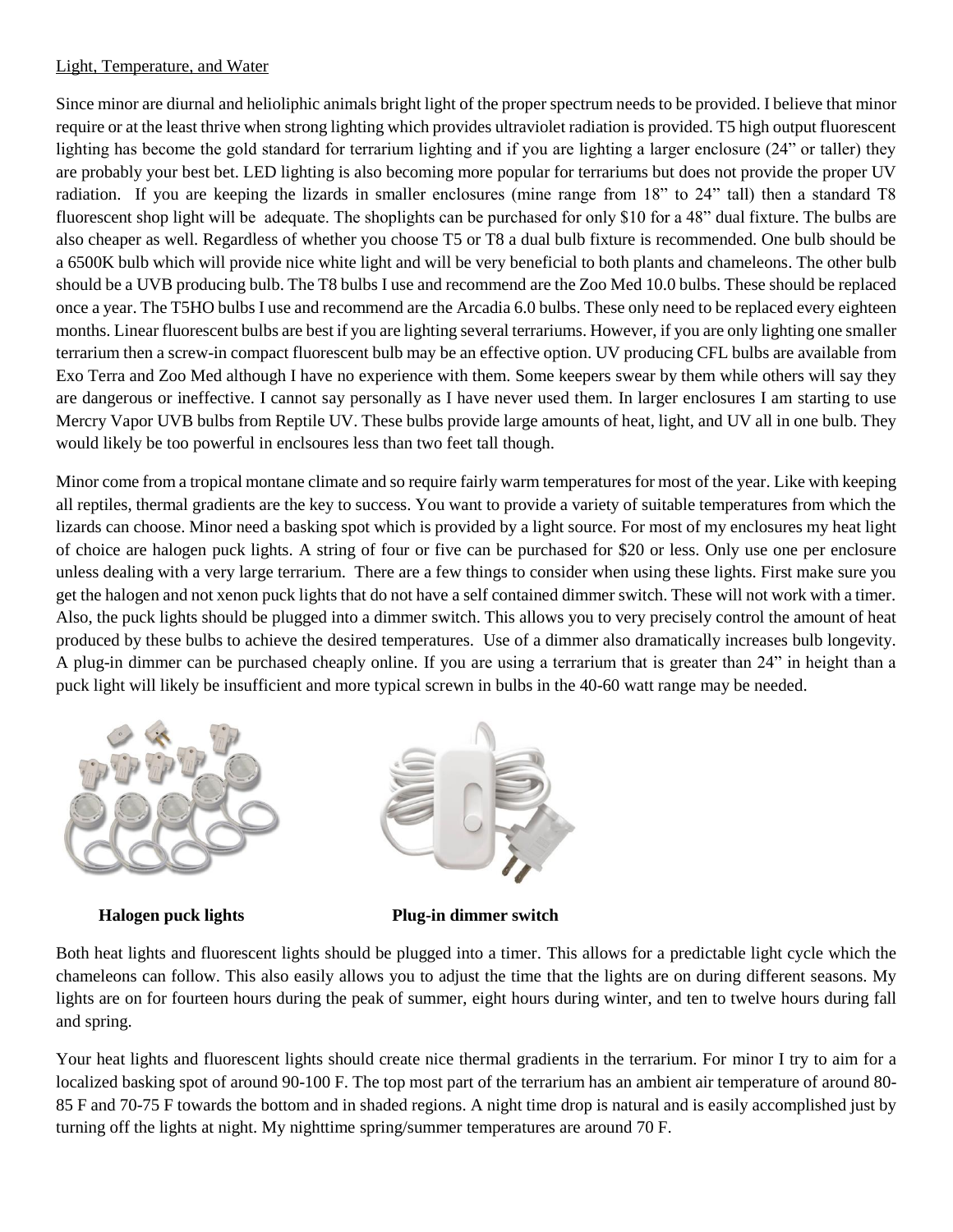In the wild minor experience strong seasonal variation and I believe that providing this for them in captivity is healthy and conducive to long life and breeding. For three to four months out of the year I brumate the minor. I place their enclosures in my basement where the temperatures are in the 50's F day and night. I will provide fluoresecent light for eight hours a day. If they are out and about I will mist occasionaly but for the most part they will bury in the substrate or under cork bark sections and become inactive for several months. In the spring I will slowly increase light and temperature until the conditions I described above are created.

To provide your minor with adequate water you will need some way to mist the terrarium. This can be as easy and cheap as a one dollar hand mister that is usually used for hair or as complex as an automated misting system. If you only have one or two terrariums you could possibly get away with hand misting but I think that an automated misting system is one of the best investments you can make. The mist provided is very fine, can be regulated precisely with a timer, and doesn't disturb the animals. I use and recommend MistKing misting systems. I have several MistKing pumps in operation including one that has seen continuous use for ten years without issue. I am also starting to use ProMist pumps and am satisfied so far.

My minor that are in glass terrariums get misted two or three times a day for approximately thirty seconds to one minute each session. However, this is something that needs to be adjusted for every enclosure and keeper. The goal is to thoroughly cover the leaves of the plants and the sides of the terrarium with water droplets and then stop before the soil becomes overly saturated. It is important not to mist the enclosure again until all of these water droplets have evaporated and the top most layer of the soil/leaf litter has started to dry out. To make sure this happens proper ventilation must be present in the enclosure. This is easily achieved by making sure the entire lid of the enclosure is screen and that at least one of the sides has some ventilation openings. All of the terrariums that I have previously mentioned have this type of proper ventilation. I will not list a proper humidity for this species as I have never measured it in my terrariums. It may take time and practice to find the proper misting schedule for your own enclosures. Just remember, it's OK for the terrarium to dry out for most of the day as long as the humidity remains relatively high and the animals have the opportunity to drink daily.

Minor will likely not drink from a water bowl. They receive all of their required water by lapping up the water droplets from misting that has accumulated on plant leaves and the sides of the terrarium.

### Diet and Nutrition

Sceloporus minor are completely insectivorious, or insect eating. I provide my animals with as much variety of insects as possible. My feeders include crickets, mealworms, superworms, red runner roaches, green banana roaches, fruit flies, and bean beetles. Make sure that the insects are of appropriate size. The insects should usually be about the length between the chameleons eyes. Longer is ok for mealworms. As with all insect feeders the insects should be fed a healthy gutload to make them more nutritious. I feed my insects only fresh produce. My gutload often includes apples, sweet potatoe, kale, collard green, dandelion greens, carrot, and peppers.

Minor are voracious eaters and should be fed accordingly. Juveniles are fed daily as much as they will eat. Adults are fed every other day. Plan on four appropriately sized insects per adult animal and up to twelve insects for juveniles per feeding.

All of my feeder insects are dusted with Repashy Calcium Plus or Miner All Indoor forumlas.

#### Communal Keeping and Breeding

One great thing about minor is that they do well in groups. A typical group for me is one male and two females. Although I have kept larger groups without apparent issues. I have even kept two males and several females in the same enclosure for several months and have not noticed any aggression or ill effects.

Sceloporus minor are seasonal breeders. It is likely that a cooling period is required to get them to breed. Mating occurs in the late summer or early fall. The females will gestate over the winter cooling period and give birth in the spring. In my experience litters are between seven and eleven babies and births occur in March or April.